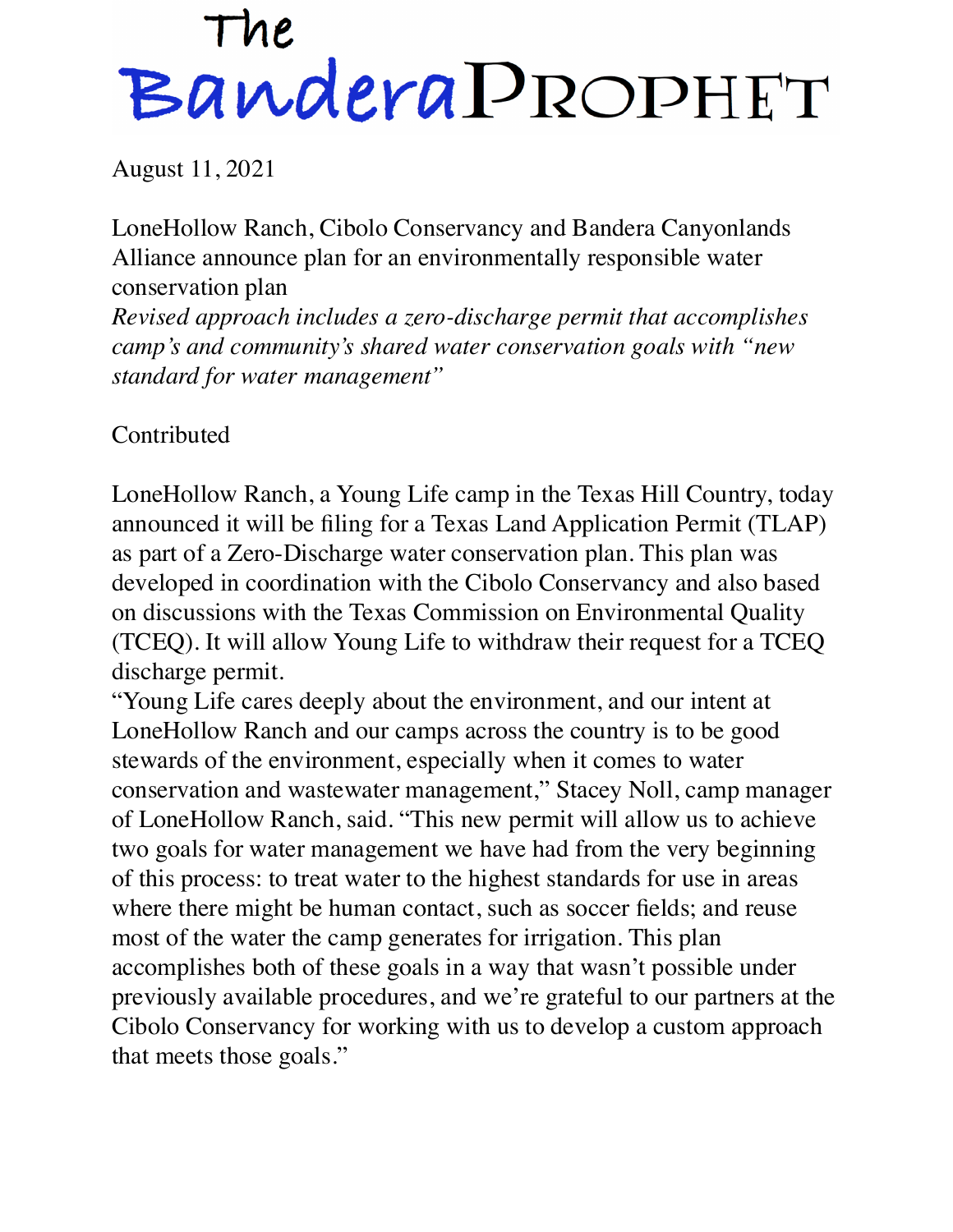While Young Life always planned to use as much of the treated water as possible for irrigation, the issue was how would LoneHollow Ranch manage the water that could not be used for irrigation -- such as during heavy rain events. The best option Young Life identified under the original permit parameters was a TCEQ discharge permit that would have allowed for up to 60,000 gallons of treated water to be released per day, far more than LoneHollow would ever need or want to release. Previously available Zero-Discharge options would not have permitted LoneHollow Ranch to use treated water for irrigation in all areas of the camp, creating a need to use more groundwater for irrigation. However, this new plan will allow LoneHollow Ranch to adopt a Zero-Discharge approach without compromising on Type-1 treatment or limiting the areas of the camp where treated water could be used for irrigation. "Since the Cibolo Conservancy first started advising LoneHollow Ranch, it was clear they wanted to do what was best for the environment but felt limited by the permit options available to them," Brent Evans, executive director of the Cibolo Conservancy Land Trust that holds a conservation easement on the property, said. "We are grateful for the opportunity we had to search for creative solutions for LoneHollow Ranch. This process can now set a new standard for sensitive water management in the Texas Hill Country."

The plan also garnered support from a local conservation group, Bandera Canyonlands Alliance.

"This news is exciting. Achieving Zero Discharge is a great result and it's encouraging that Young Life is dedicated to achieve this goal at LoneHollow Ranch," Merry Langlinais, president of Bandera Canyonlands Alliance, said. "Their new approach aligns perfectly with our specific goals of environmental stewardship."

The plan unveiled today utilizes two complementary permits governing water usage on the property. The first is a TLAP permit written to allow for Type 1-level treatment, the highest treatment standard for water. The second is a chapter 210 reuse permit that will allow for treated water to be used for surface irrigation throughout the camp, including areas of human contact.